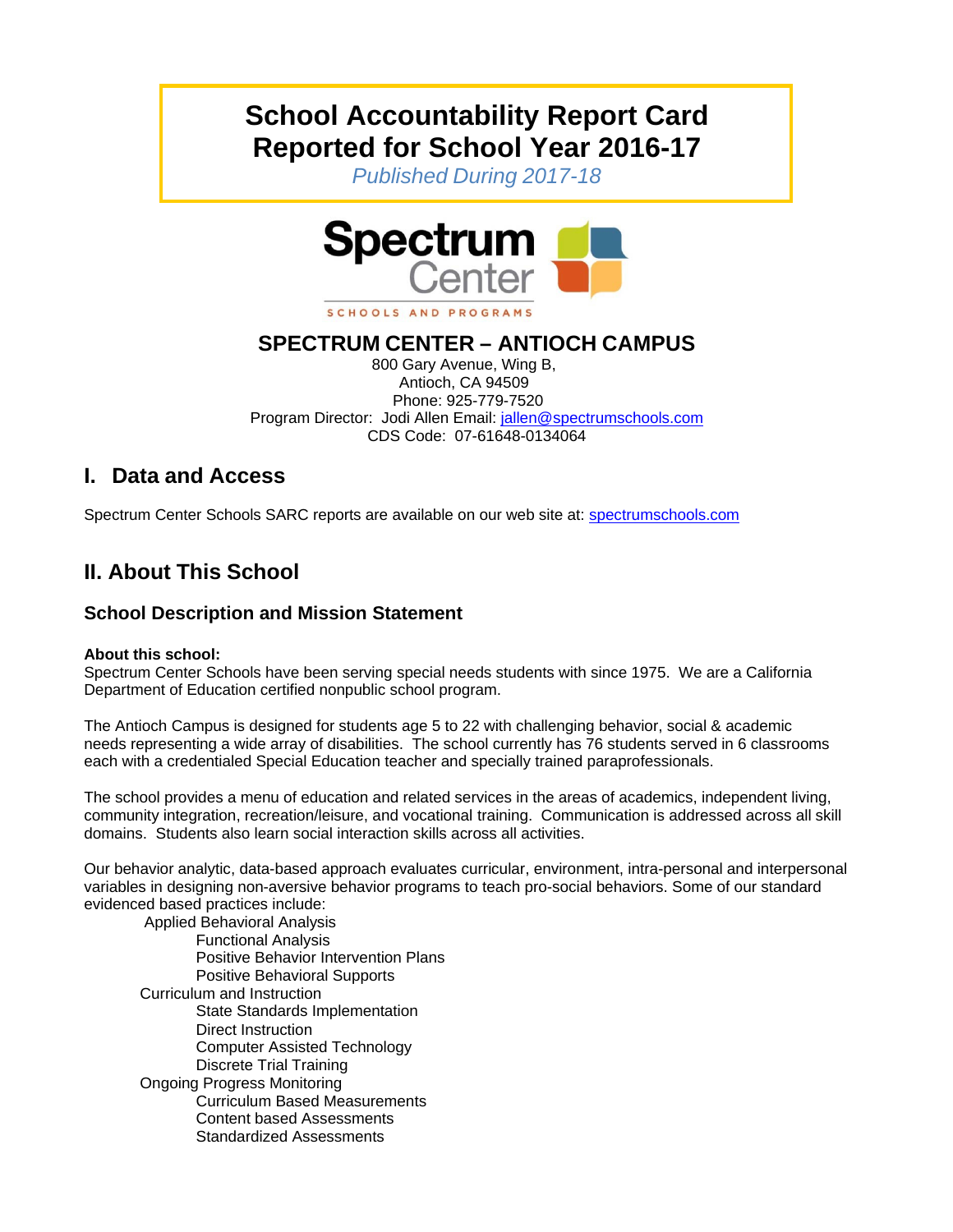Data is collected on academic achievement and on each Individualized Educational Plan (IEP) goal weekly. The data is reviewed monthly to assess the student's progress. Lessons plans are revised as needed to assure student learning. A progress report and/or report card is completed for every student and is provided to both the parent and LEA quarterly per the IEP and master contract.

Spectrum Center Schools monitor progress on targeted campus goals quarterly. An Internal Accountability Review is conducted annually.

#### **Mission Statement:**

Our mission is to provide personalized, evidence-based educational services for non-traditional learners in collaboration with families and publicschool districts.

#### **Opportunities for Parental Involvement**

Parents are involved in the student enrollment process, parent/teacher conferences, IEP development and approval.

In addition, our school attempts to host a parent/care-provider and student social event every other month. These are opportunities for parents to either attend a school event or an after-school event such as Science fairs, craft fairs, Back to School Night. These events give parents/care-providers the opportunity to see what their children are learning and how much they are working on building their social skills. Parents/care-providers also have the opportunity to meet other parents/care-providers, which can help with finding out resources for their children and themselves.

Teachers make weekly phone calls/e-mails or written notes to parents to touch base and share how the child's week went as well as ask for parent input.

When needed, Spectrum Center has provided trainings to help parents with challenges at home, such as ABA principles, video modeling for those with Autism, and many others.

### **Student Enrollment by Grade Level (School Year 2016-17)**

This table displays the number of students enrolled in each grade level (determined by age) at the school.

| <b>Grade Level</b> | <b>Number of Students</b> | <b>Grade Level</b>         | <b>Number of Students</b> |
|--------------------|---------------------------|----------------------------|---------------------------|
| Kindergarten       | 5                         | <b>Ungraded Elementary</b> |                           |
| Grade 1            |                           | Grade 9                    | 5                         |
| Grade 2            |                           | Grade 10                   |                           |
| Grade 3            |                           | Grade 11                   |                           |
| Grade 4            |                           | Grade 12                   |                           |
| Grade 5            |                           | <b>Ungraded HS</b>         |                           |
| Grade 6            | 6                         | <b>Post-Secondary</b>      |                           |
| Grade 7            | 5                         |                            |                           |
| Grade 8            | 6                         | <b>Total Enrollment</b>    | 60                        |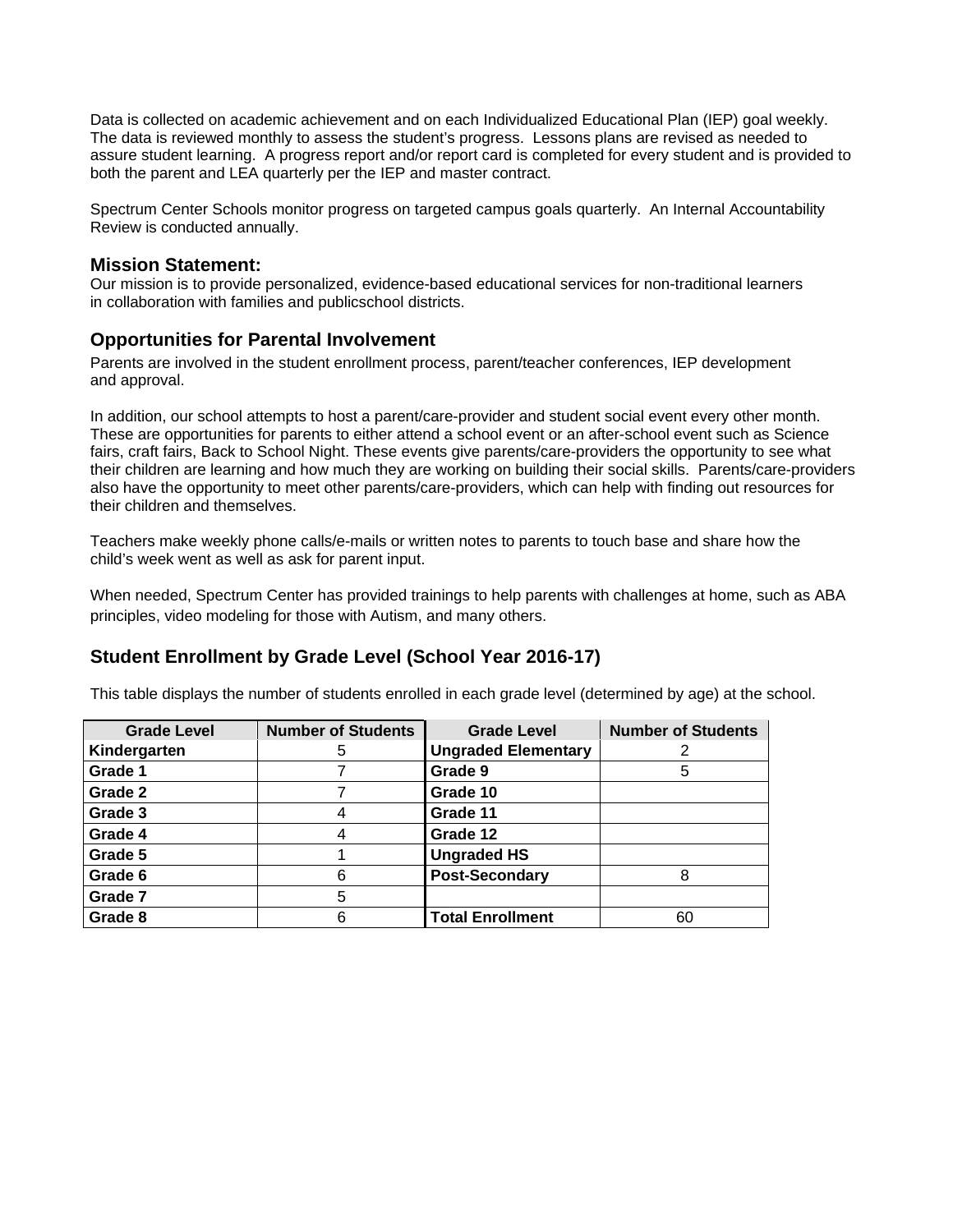## **Student Enrollment by Group**



**Gender CAASPP** 81% 19% **Female Male** 





- 
- ■Asian
- 
- **Filipino**
- **Hispanic or Latino**
- **Native Hawaiian or Pacific** Islander
- Two or More Races
- **White**
- **Foster**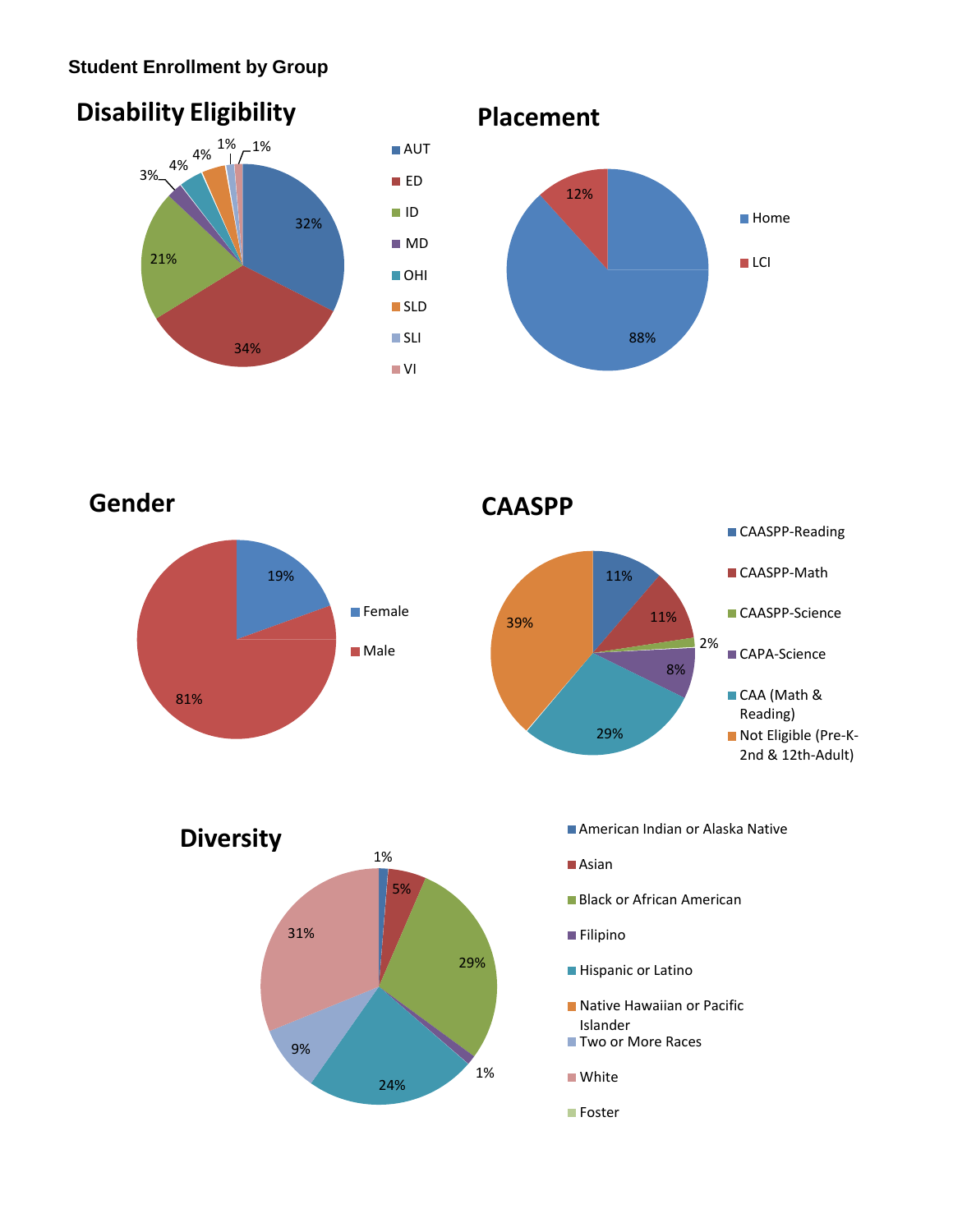## **Average Class Size**

Our model is to provide small classroom sizes which range from 10 to 12 students in a classroom. Students are in classrooms according to age and function level. In the 2016-17 school year, the Antioch Campus served an average of 60 students in 5 classrooms.

## **III. School Climate**

### **School Safety Plan (School Year 2016-17)**

All staff receive required trainings including, but not limited to:  $1<sup>st</sup>$  Aide/CPR, Hughes Bill, incident report writing, emergency preparedness, blood borne pathogens, student supervision, safety in the work place, sexual harassment, abuse reporting and universal precautions.

The campus has a safety team which meets monthly. The safety team is responsible for monitoring monthly classroom safety and risk abatement checklist, maintaining adequate first aide and blood borne pathogen supplies and reviewing safety incidents as needed. Morning sweeps of the grounds are conducted to insure the campus is secure and free from dangerous debris.

Emergency preparedness includes monthly fire drills, monthly earthquake drills, monthly OSHA building checks, an annual fire inspection and an annual disaster drill which includes earthquake preparedness, shelter in place, violent intruder protection and an annual exposure control plan.

#### **Suspensions and Expulsions**

| Rate               | 2016-17 |
|--------------------|---------|
| <b>Suspensions</b> |         |
| <b>Expulsions</b>  |         |

## **IV. School Facilities**

#### **School Facility Conditions and Improvement Plan (School Year 2016-17)**

#### **Age of School Buildings:**

The Spectrum Center Antioch Campus is located at 800 Gary Avenue, Wing B Antioch CA on site at the active Bidwell Continuation High School. The campus opened in 2016. The school area of the building has 8 classrooms, and administrative offices.

#### **Maintenance and Repair:**

The Senior Administrative Assistant is responsible for all campus repairs and coordinates with the Maintenance Specialist to ensure repairs are completed. The head of the safety team coordinates with the Clinical Assistant and the Safety Team members to conduct morning safety sweeps to insure the campus is free from dangerous debris.

#### **Cleaning Process and Schedule:**

Daily cleaning of the building is provided by Preventive Building Maintenance, a cleaning company based out of Fairfield.

#### **Modernizing or New School Construction Projects:**

We are currently researching options that would enable the campus to have more classrooms available.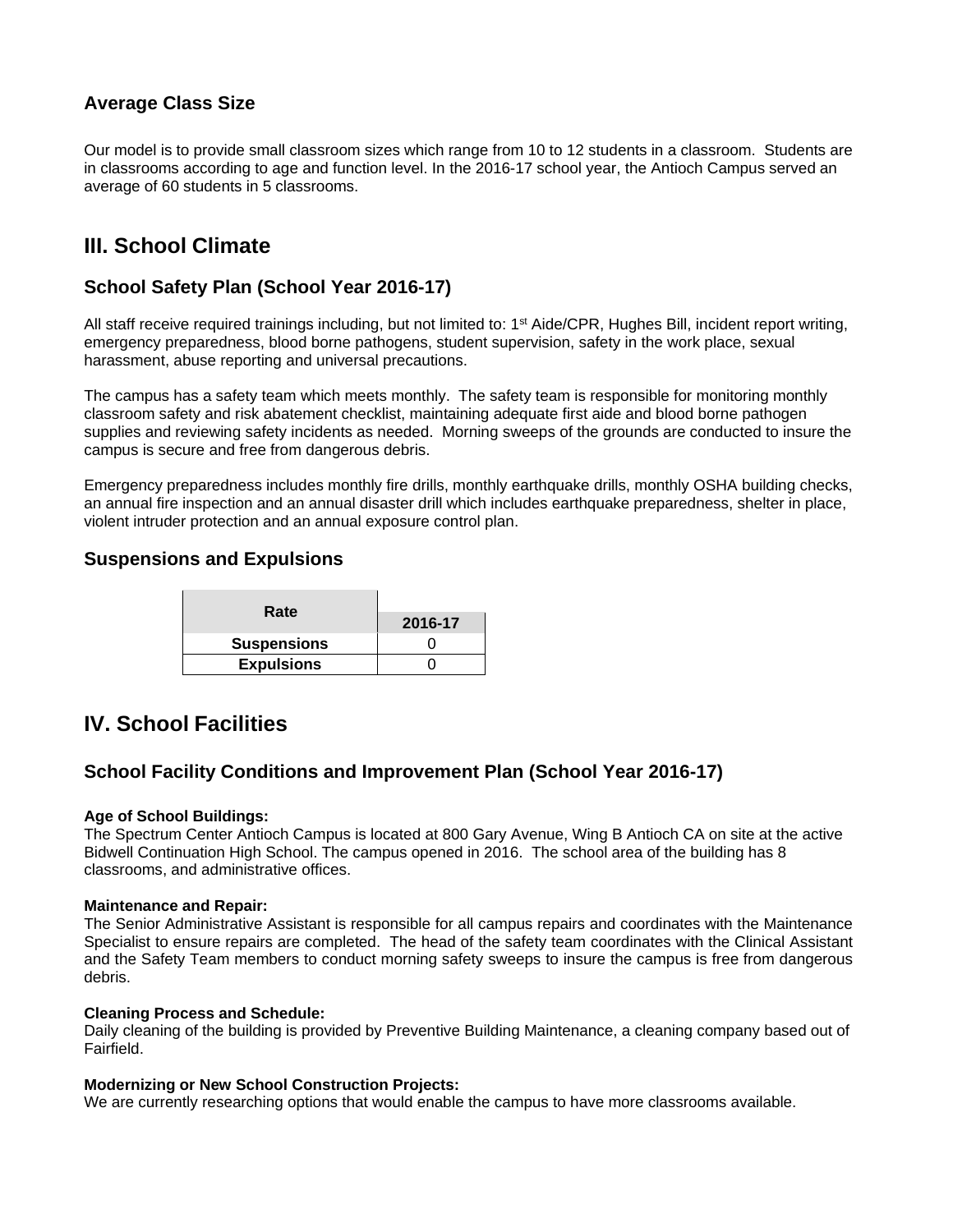|                                                                                  | <b>Repair Status</b> |      |      |      | <b>Repair Needed and</b>       |  |
|----------------------------------------------------------------------------------|----------------------|------|------|------|--------------------------------|--|
| <b>System Inspected</b>                                                          | Exemplary            | Good | Fair | Poor | <b>Action Taken or Planned</b> |  |
| Systems: Gas Leaks,<br>Mechanical/HVAC,<br>Sewer                                 | X                    |      |      |      | n/a                            |  |
| <b>Interior: Interior</b><br><b>Surfaces</b>                                     | X                    |      |      |      | n/a                            |  |
| <b>Cleanliness: Overall</b><br>Cleanliness, Pest/<br>Vermin Infestation          |                      | X    |      |      | n/a                            |  |
| <b>Electrical: Electrical</b>                                                    |                      | χ    |      |      | n/a                            |  |
| <b>Restrooms/Fountains:</b><br>Restrooms, Sinks/<br>Fountains                    |                      | X    |      |      | n/a                            |  |
| Safety: Fire Safety,<br><b>Hazardous Materials</b>                               | X                    |      |      |      | n/a                            |  |
| <b>Structural: Structural</b><br>Damage, Roofs                                   | X                    |      |      |      | n/a                            |  |
| <b>External:</b><br>Playground/School<br>Grounds, Windows/<br>Doors/Gates/Fences | X                    |      |      |      | n/a                            |  |
| <b>Overall Rating</b>                                                            |                      | X    |      |      | n/a                            |  |

 $\sim$   $\sim$ 

## **School Facility Good Repair Status (School Year 2017-18)**

## **V. Teachers**

# **Teacher Credentials**

| <b>Teachers</b>                               | 2016-17 |
|-----------------------------------------------|---------|
| <b>Number of campus classrooms</b>            | .5      |
| <b>Clear Level 2</b>                          |         |
| <b>Preliminary Level 1</b>                    |         |
| <b>UIP</b>                                    |         |
| <b>PIP/STSP</b>                               |         |
| <b>Emergency Substitute (Classroom Aides)</b> |         |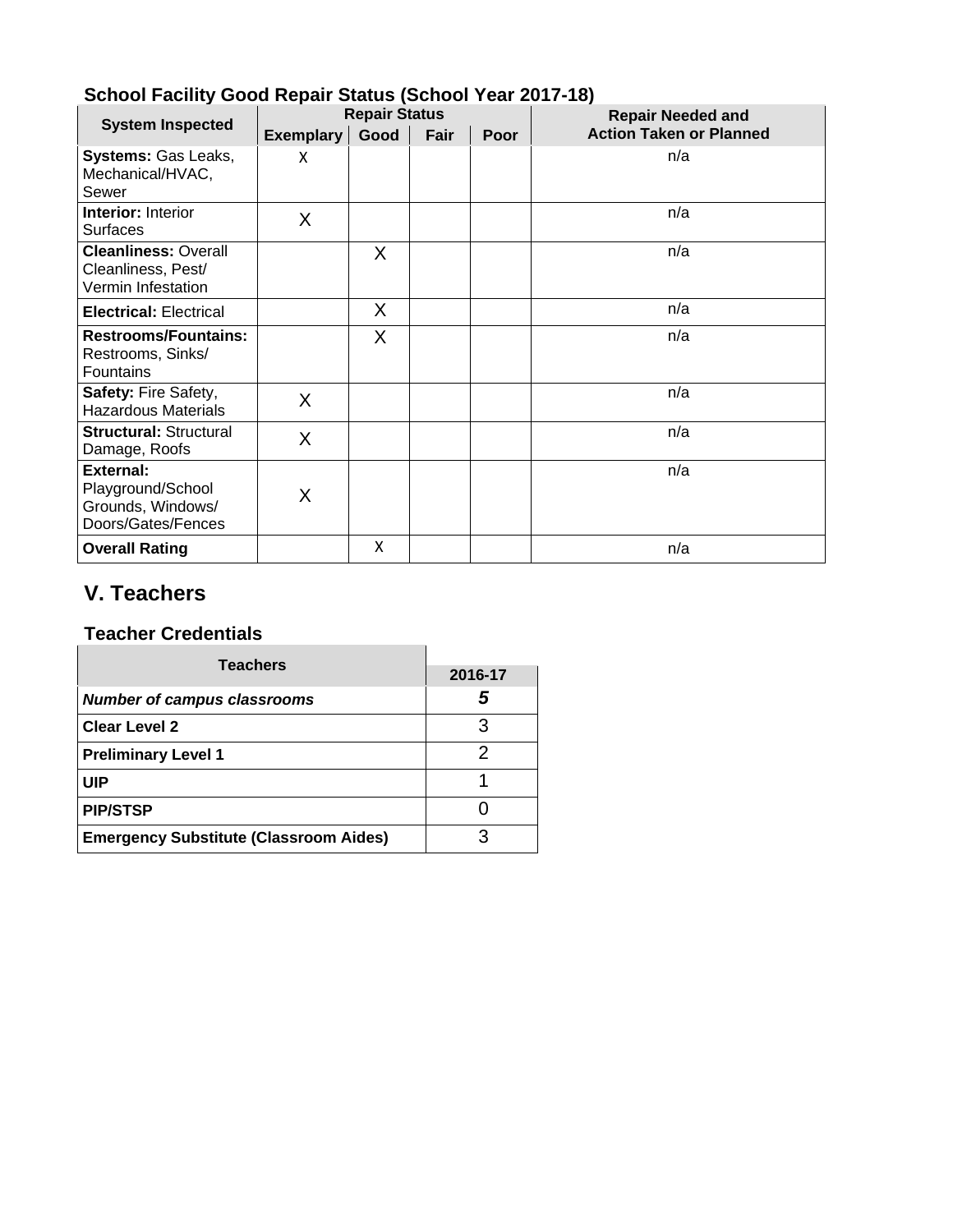## **VI. Support Staff**

**Other Support Staff (School Year 2016-17)**

| <b>Title</b>                                    | <b>Number of FTE</b><br><b>Assigned to</b><br><b>School</b> |
|-------------------------------------------------|-------------------------------------------------------------|
| <b>Senior Behavior Analyst</b>                  |                                                             |
| <b>Curriculum and Instruction Specialist</b>    |                                                             |
| <b>Education Coordinator</b>                    |                                                             |
| <b>Therapists</b>                               | 0                                                           |
| <b>Speech/Language/Hearing Specialist</b>       |                                                             |
| <b>Occupational Therapists</b>                  | 0                                                           |
| <b>Adapted Physical Education</b>               | n                                                           |
| <b>Transportation Support</b>                   | O                                                           |
| <b>Behavioral/Instructional Classroom Aides</b> | 15                                                          |

## **VII. Curriculum and Instructional Materials**

#### **Instructional Materials (School Year 2017-18)**

Each student at CST and CMA level has a text book which matches the SBE or the local LEA's adapted text books in each academic area at his/her grade level. In addition, Spectrum Center provides supplemental materials as appropriate to match the students' learning patterns.

| <b>Core Curriculum Area</b>       | Quality, Currency,<br>and Availability of<br><b>Textbooks and</b><br><b>Instructional</b><br>Materials * Need to<br>import the campus'<br><b>Materials form</b> | <b>Percent of Pupils</b><br><b>Who Lack Their Own</b><br><b>Assigned Textbooks</b><br>and/or<br><b>Instructional</b><br><b>Materials</b> | <b>Most Recent SBE or</b><br><b>Local Governing</b><br><b>Agency Approved</b><br><b>Textbooks and</b><br><b>Instructional</b><br><b>Materials</b> |
|-----------------------------------|-----------------------------------------------------------------------------------------------------------------------------------------------------------------|------------------------------------------------------------------------------------------------------------------------------------------|---------------------------------------------------------------------------------------------------------------------------------------------------|
| <b>Reading/Language Arts</b>      |                                                                                                                                                                 | $O\%$                                                                                                                                    | yes                                                                                                                                               |
| <b>Mathematics</b>                | $\star$                                                                                                                                                         | O%                                                                                                                                       | yes                                                                                                                                               |
| <b>Science</b>                    | $\star$                                                                                                                                                         | O%                                                                                                                                       | yes                                                                                                                                               |
| <b>History-Social Science</b>     | $\star$                                                                                                                                                         | O%                                                                                                                                       | yes                                                                                                                                               |
| <b>Foreign Language</b>           | $\star$                                                                                                                                                         | O%                                                                                                                                       | yes                                                                                                                                               |
| <b>Health</b>                     | $\star$                                                                                                                                                         | O%                                                                                                                                       | yes                                                                                                                                               |
| <b>Visual and Performing Arts</b> | $\star$                                                                                                                                                         | O%                                                                                                                                       | yes                                                                                                                                               |

## **VIII. School Finances**

#### **Expenditures per Pupil (Fiscal Year 2016-17)**

| <b>Total Dollars</b> | Dollars per student | <b>Average Teacher Salary</b> |
|----------------------|---------------------|-------------------------------|
| 37.079.064           | 38.873              | \$63,079                      |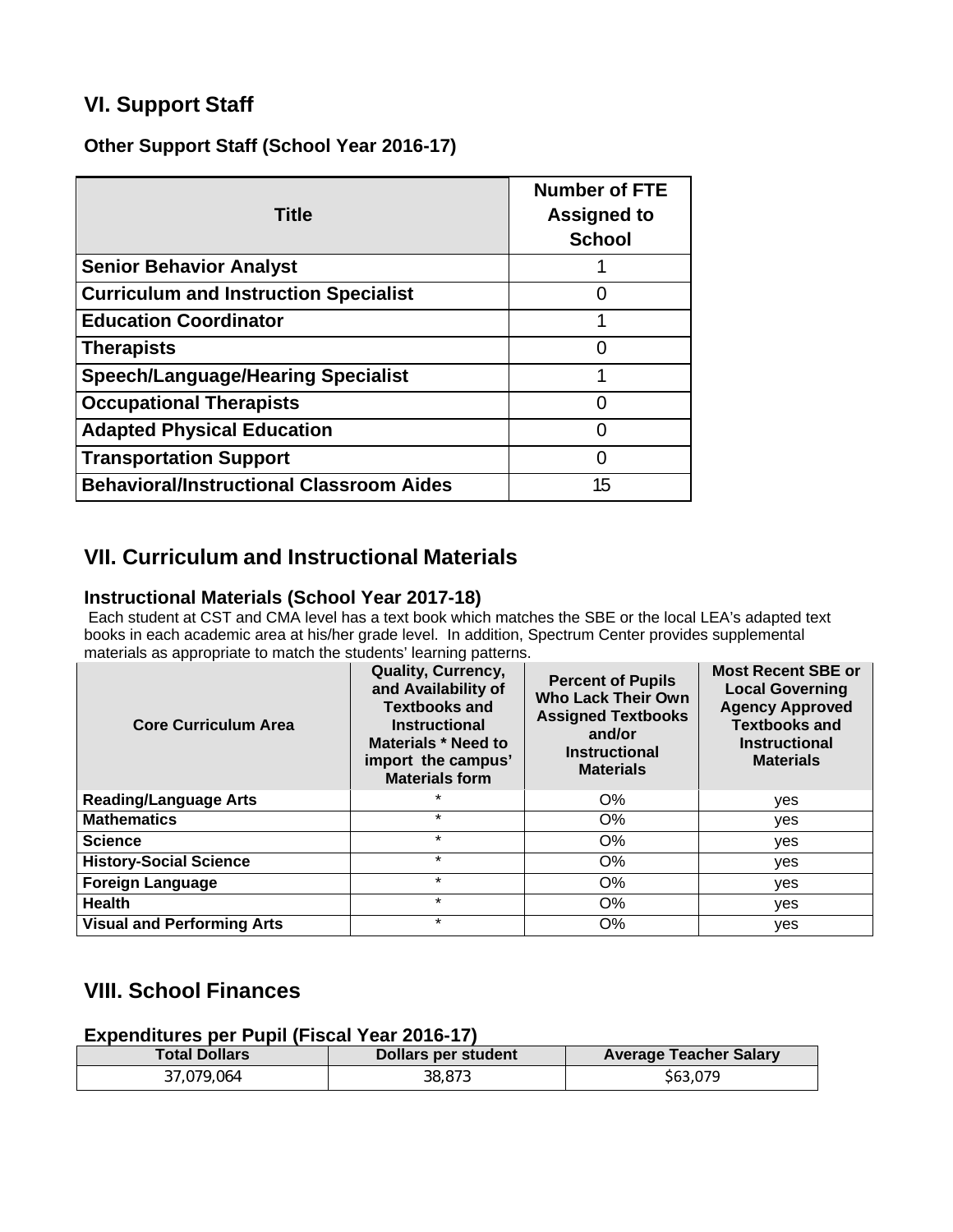## **Types of Services Provided**

Spectrum Center Schools works cooperatively with local school districts to develop a customized curriculum for each student based on the student's Individual Education Program (IEP), abilities, interests and goals. The Spectrum Center Schools meet state education standards and are based on the principals of Applied Behavior Analysis (ABA). ABA is a discipline devoted to the understanding and improvement of human behavior. Spectrum's ABA curriculum includes specific strategies for preventing behaviors of concern, teaching alternative appropriate behavior, teaching self-control strategies, improving learning skills and responding to behaviors of concern in a safe and respectful manner.

Spectrum Center Schools serve students with emotional disturbance or developmental disabilities who benefit from a consistent and structured program, with an emphasis on a successful transition to a less restrictive environment. The students receive individualized instruction in academic, social and behavioral skills, including independent living and vocational skills in a low student to instructor ratio.

Spectrum Center Schools also serve students with autism, who receive a continuum of specialized education services in dedicated classrooms. Applied Behavior Analysis is the foundation of Spectrum's approach to teaching children with autism in an environment that is predictable, consistent, structured and positive. Spectrum's curriculum for students with autism in highly structured involves repeated presentation of instruction and focuses on communication, behavior, social and academic skills in a low student to instructor ratio.

Related services provided at by Spectrum Center per the student Individual Education Program includes counseling, Speech and Language Therapy, Occupational Therapy, Adapted Physical Education, Augmentative Communication, and Assistive Technology.

### **Teacher and Administrative Salaries (Fiscal Year 2016-17)**

| Category                        | <b>Spectrum Schools</b><br><b>Amount</b> | <b>State Average</b><br>(ADA < 1,500) |
|---------------------------------|------------------------------------------|---------------------------------------|
| <b>Beginning Teacher Salary</b> | 51,000                                   | \$38,592                              |
| <b>Mid-Range Teacher Salary</b> | 62,650                                   | \$55,764                              |
| <b>Highest Teacher Salary</b>   | 76,350                                   | \$72,219                              |
| <b>Average Teacher Salary</b>   | 63,079                                   | \$90,207                              |
| <b>Average Director Salary</b>  | 84,934                                   | \$116,768                             |

## **IX. Student Performance**

### **Standardized Testing and Reporting**

Our goal is to help students earn required credits and acquire necessary skills for success — now and in the future The Student Growth Percentile (SGP) reports student progress compared to millions of academic peers in general, and special education nationwide. The typical SGP score is at least 35 for math and reading.

Spectrum Center students were on average five grade levels behind in reading and math at time of entry**.**

# **Reading & Math Student Growth Percentile**

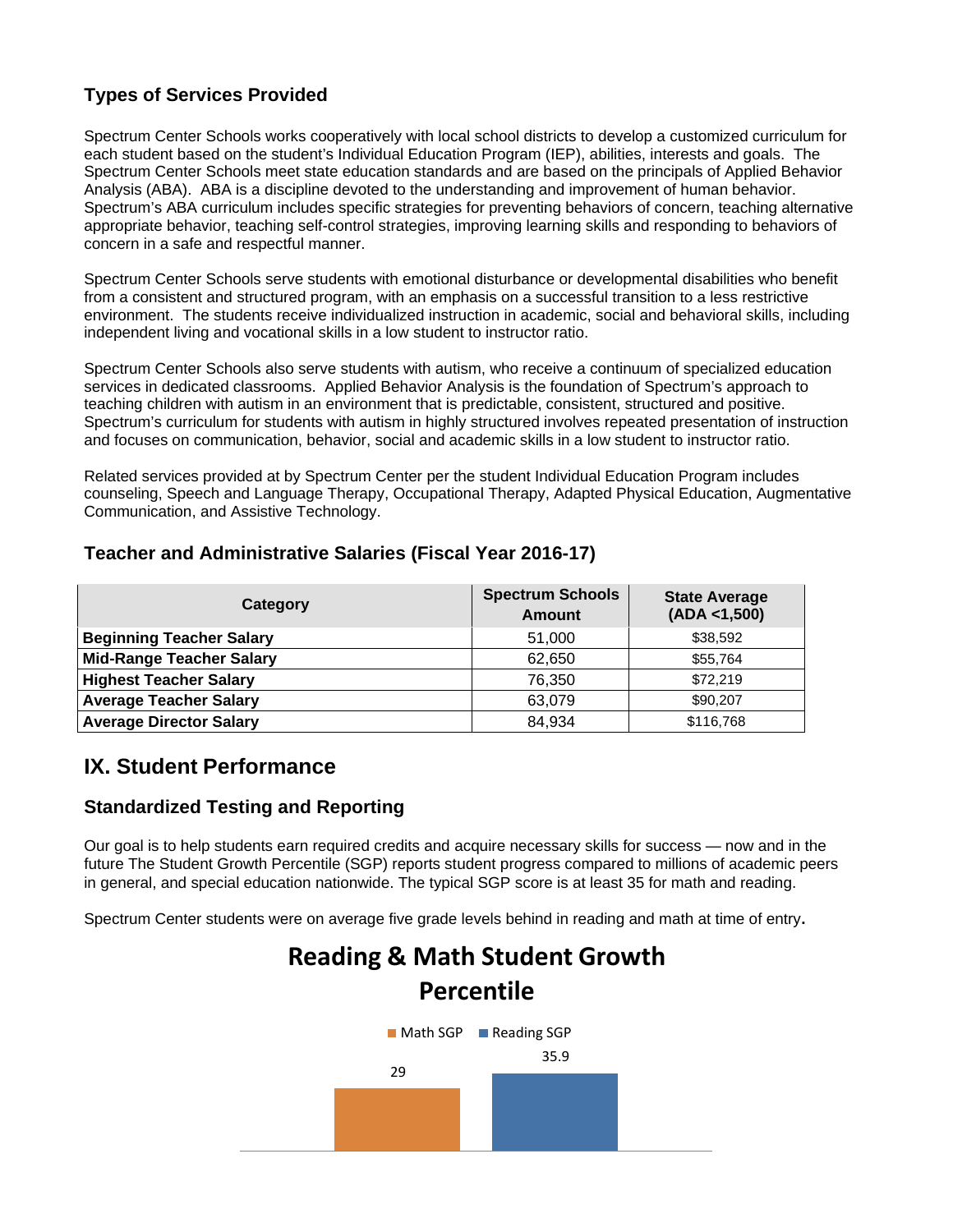### **Other Student Outcome Data**

Spectrum Center ensures students make progress on their Individualized Education Program (IEP) goals. The graph below shows the percentage of IEP goal progress for students in each of our learning environments.



## **2016‐17 Improving Individual Goals**

### **X. Accountability**

## **California Department of Education Certification (CDE)**

The Spectrum Center Schools are all certified by the California Department of Education.

### **Academic Performance Index (API)**

The API is not applicable to Non Public Schools.

## **XI. Postsecondary Preparation**

### **WorkAbility I**

Spectrum Center is a state-approved WorkAbility I Program (WAI) site. WorkAbility I is a California transition program and is funded and administered by the Special Education Division of the California Department of Education. The WorkAbility I Program provides resources for transition services with a primary focus on comprehensive pre-employment, work site training, and employment, along with follow-up services for youth in special education.

Spectrum's WAI program goal is to provide students with the skills necessary to maximize the level of independence and productivity in their lives, assisting them into a quality adult life.

The State WAI model requires service delivery, data collection, documentation, and reporting in line with WAI's Array of Services. The WAI Array includes, but is not limited to, career awareness and exploration, career counseling, vocational assessments, pre-employment activities that promote employment readiness, job search skills, and job retention, work training, and follow-up services. Spectrum's WAI Program strives to include as many elements of these services as "best practices", based on individual student's skills, abilities, and interests.

Spectrum's WAI program offers pre-vocational / vocational training, and pre-employment and career planning services for students 14-22 aligned as much as possible with each student's Individual Education Plans (IEP). As mandated in the IDEA 2004, and by the age of 16, transition planning, post-secondary goals, and individualized transition services will be addressed simultaneously with the development of the student's annual IEP goals. The Individual Transition Plan (ITP) is based on age-appropriate transition assessments. Measurable post-secondary goals are developed based on students' individual long-term objectives, interests, and preferences, and may include paid work training and other employment-related services. The development and practice of independent living skills are also a part of the long-term goals.

Pre-vocational and vocational training prepares students for future WAI subsidized or direct hire work training and